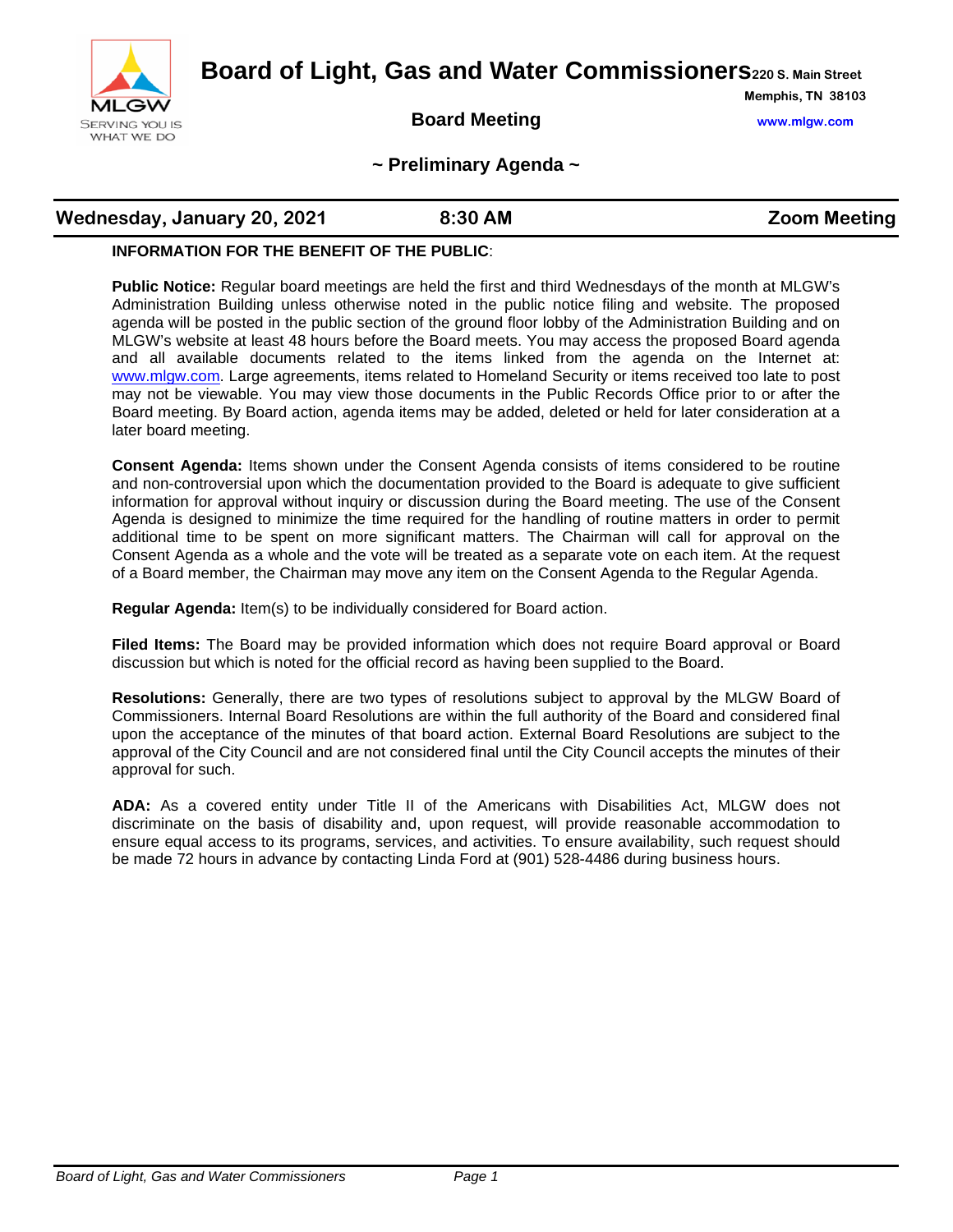**PLEDGE OF ALLEGIANCE:** Chairman Graves

*Chairman Graves will lead the Pledge of Allegiance via phone.*

# **ROLL CALL:** Dana Jeanes

# **APPROVALS:**

Approve Minutes of the Meeting of January 6, 2021.

## **CITY COUNCIL ACKNOWLEDGEMENTS & UPDATE:** Dana Jeanes

Receipt of Certified Copies of City Council Resolutions dated January 5, 2021, Items 13 through 18.

## **PRESENTATIONS:**

(None)

# **SPECIAL ACKNOWLEDGEMENT:** Chairman Graves

# **GENERAL STATEMENTS FROM THE PUBLIC:**

*Chairman Graves will read through submitted requests provided by Corporate Communications from corpcomm@mlgw.org.*

# **PRESIDENT'S BRIEFING:**

1. Review of Consent Agenda - J. T. Young

(President's Briefing Continued on Page 4)

# **CONSENT AGENDA**

Items 1 through 7

# **CHIEF CUSTOMER OFFICER**

(None)

*Our Meeting today is being conducted electronically in order to protect public safety and welfare and to prevent the spread of COVID-19 in Memphis and Shelby County. Board members will participate and vote without being present as permitted in Executive Order No. 71 issued by the Governor of the State of Tennessee on March 20, 2020. An audio recording of the Meeting will be available to the public within 48 hours through the MLGW website at www.mlgw.com <http://www.mlgw.com>. Without objection from any Board member we will proceed with the published agenda.*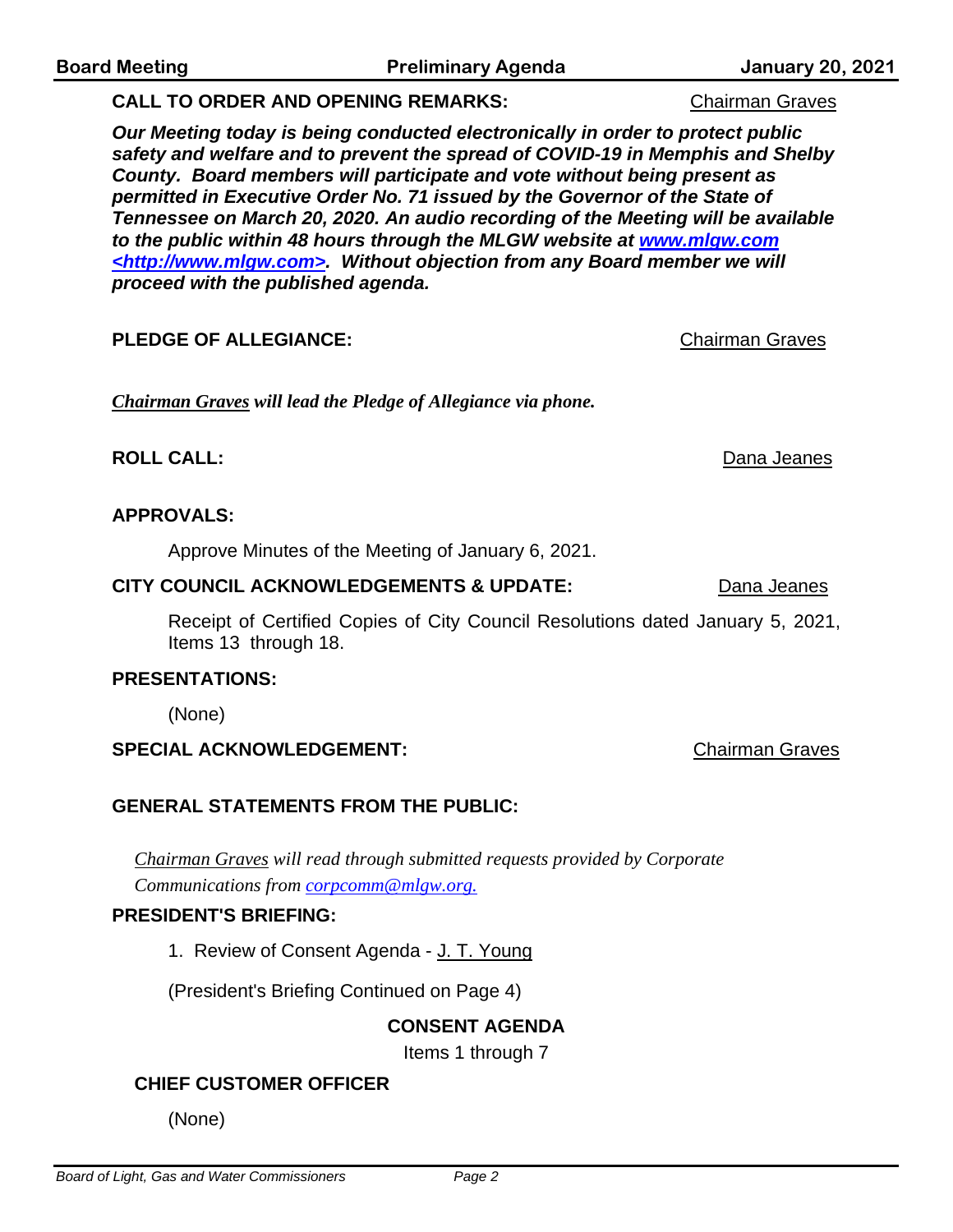### **CHIEF INFORMATION OFFICER**

1. Resolution approving Change No. 1 to Contract No. 12254 (formerly Purchase Order No. 449343), with Ventureforth, Inc. in the funded amount of \$142,390.00. (This change is to ratify and renew annual software maintenance, license and support services for multiple Ventureforth software products covering December 17, 2020 through December 16, 2023. The purchase also includes the vStores Iphone Application Subscription for Oracle EBS, annual subscription for 100 users, for the period covering July 30, 2021 through July 29, 2024.) (Randy Orsby) (REQUIRES CITY COUNCIL APPROVAL)

### **CHIEF PEOPLE OFFICER**

(None)

### **COMMUNITY & EXTERNAL AFFAIRS**

(None)

### **DESIGN CONSTRUCTION & DELIVERY**

- 2. Resolution approving the payment of an invoice for the 2021 annual membership dues plus locate request tickets from Tennessee One Call System in the amount of \$130,589.80. (Cliff DeBerry) (REQUIRES CITY COUNCIL APPROVAL)
- 3. Resolution awarding Contract No. 12163; Electric Distribution, Construction and Maintenance to Davis H. Elliott Construction Company, Inc., in the funded amount not-to-exceed \$55,254,992.00. (Randy Orsby) (REQUIRES CITY COUNCIL APPROVAL)

### **ENGINEERING & OPERATIONS**

4. Resolution approving Change No. 1 to Contract No. 11927, Voice and Data Services with AT&T in the funded amount of \$636,000.00. (This change is to renew the current contract for a 24 month period; covering July 1, 2021 through June 30, 2023 with no increase in rates from the previous term.) (Randy Orsby) (REQUIRES CITY COUNCIL APPROVAL)

### **PRESIDENT**

(None)

### **SVP, CFO & CAO, FINANCE**

5. Resolution approving the revisions of the Memphis Light, Gas and Water Division Debt Management Policy. (Dana Jeanes) (REQUIRES CITY COUNCIL APPROVAL)

### **SVP, CHIEF OPERATING OFFICER**

(None)